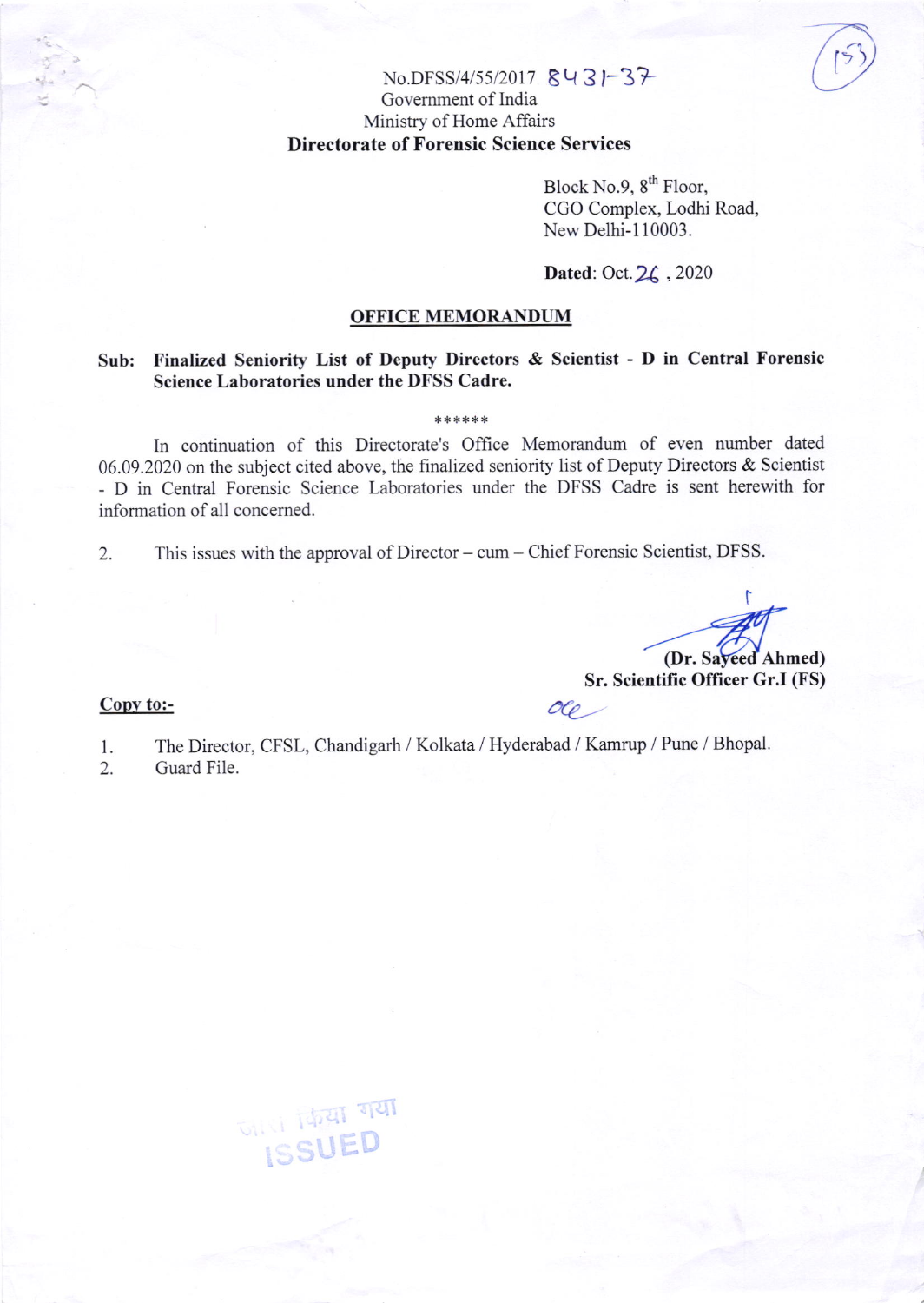| 18.                                            | 17.                                        | 16.                                        | 15.                                      | 14.                                       | 13.                                      | 12.                                       | $\Xi$                                       | 10 <sub>1</sub>                             | $\circ$                                                                | $\infty$                                 | 7.                                                | $\circ$                                  | Š.                                                   | 4.                                        | $\mathfrak{D}$                            | Z.                                    | H.                                          | SL                                                                                                           |
|------------------------------------------------|--------------------------------------------|--------------------------------------------|------------------------------------------|-------------------------------------------|------------------------------------------|-------------------------------------------|---------------------------------------------|---------------------------------------------|------------------------------------------------------------------------|------------------------------------------|---------------------------------------------------|------------------------------------------|------------------------------------------------------|-------------------------------------------|-------------------------------------------|---------------------------------------|---------------------------------------------|--------------------------------------------------------------------------------------------------------------|
| Sh. R. Suresh,<br>M.Sc.(Forensic Science)      | Sh. B. Mukhopadhyay<br>AIC                 | Dr. Ravinder Sharma<br>M.Sc.(Chem.) Ph.D   | Mrs. Kananbala Jena<br>M. Sc.(Phy.)      | Shri P. V. Shankar,<br>M.Sc.(Chem.)       | Shri A. Balasami,<br>M.Sc.(Phy.)         | Shri Sujay Saha<br>M. Sc.(Phy.)           | M.Sc.(Chem.) D. Phil<br>Dr. R. M. Tripathi, | Dr. Gourhari Kamila<br>M. Sc.(Maths), Ph. D | Dr. Deepak Middha,<br>Ph. D. (F.S.)<br>M.Sc.(F.S.) LLB (Professional), | Sh. B.P. Mishra<br>M. Sc.(Chem.)         | Dr Ikramul Haque<br>M.Sc.(Botany), Ph. D (Botany) | Shri A K Srivastava<br>M.Sc. (Chem.)     | M.Sc.(Chem.) LLB,<br>Dr. K. P. Satpathy,<br>Ph.<br>þ | Sh. Y. S. Prasad,<br>M. Sc (Chem.)        | Sh. M. C. Joshi,<br>M. Sc (Chem.)         | Sh. Suresh Babu,<br>M.Sc(Botany), LLB | Dr. Rajiv Giroti,<br>M.Sc. (Zoology), Ph. D | Name and educational<br>qualifications                                                                       |
| <b>Ballistics</b>                              | Explosive                                  | Documents                                  | Documents                                | Documents                                 | Documents                                | Documents                                 | Toxicology                                  | <b>Ballistics</b>                           | Chemistry                                                              | Documents                                | <b>Biology</b>                                    | Toxicology                               | Toxicology                                           | Documents                                 | Documents                                 | <b>Biology</b>                        | <b>Biology</b>                              | Division                                                                                                     |
| OBC                                            | ł                                          | ٠                                          |                                          | ٠                                         | SC                                       | SC                                        | ł                                           | $\mathbf i$                                 | ł                                                                      | Ŧ                                        | ł                                                 | Ŧ                                        | ÷                                                    | ł                                         | ł                                         | SC                                    | ł                                           | <b>SC/ST</b>                                                                                                 |
| 25.5.75                                        | 03.03.66                                   | 10.10.66                                   | 30.09.67                                 | 26.08.64                                  | 11.05.64                                 | 06.04.64                                  | 10.02.61                                    | 01.07.61                                    | 03.07.67                                                               | 26.05.61                                 | 01.07.62                                          | 20.07.62                                 | 06.05.60                                             | 15.03.61                                  | 01.01.62                                  | 12.10.62                              | 12.09.66                                    | Whether Date of birth                                                                                        |
| 21.6.19                                        | 21.6.19                                    | 21.6.19                                    | 19.10.15                                 | 19.10.15                                  | 19.10.15                                 | 19.10.15                                  | 19.10.15                                    | 19.10.15                                    | 19.10.15                                                               | 19.10.15                                 | 02.06.16                                          | 19.10.15                                 | 19.10.15                                             | 01.01.15                                  | 01.01.15 (A.N.)                           | 13.04.10                              | 04.08.16                                    | Date<br>grade of Dy.<br>appointment<br>& Scientist - D<br>QÍ<br>Director<br>$\overline{c}$<br>regular<br>the |
| dated 16.05.19<br>I/24(16)/2019-A<br>P.I (STF) | dated 16.05.19<br>1/24(16)/2019-AP.I (STF) | dated 16.05.19<br>1/24(16)/2019-AP.I (STF) | 1/24(37)/2015-AP.I<br>STF) dated 18.9.15 | 1/24(37)/2015-AP.I<br>(STF) dated 18.9.15 | 1/24(37)/2015-AP.I<br>STF) dated 18.9.15 | 1/24(37)/2015-AP.I<br>(STF) dated 18.9.15 | STF) dated 18.9.15<br>/24(37)/2015-AP.I     | 1/24(37)/2015-AP.I<br>STF) dated 18.09.15   | (STF) dated 18.9.15<br>1/24(37)/2015-AP.I                              | 1/24(37)/2015-AP.I<br>STF) dated 18.9.15 | 1/24(37)/2015-AP.I<br>STF) dated 18.09.15         | STF) dated 18.9.15<br>1/24(37)/2015-AP.I | STF) dated 18.9.15<br>/24(37)/2015-AP.I              | STF) dated 29.09.14<br>1/24(22)/2014-AP.I | 1/24(22)/2014-AP.I<br>STF) dated 29.09.14 | dated 24/12/2013<br>DFSS/4/70/2013    | dated 18.5.16<br>F.1/80(11)/2008/R.II       | UPSC ref. vide which<br>recommended/approved                                                                 |
| Asstt. Director<br>25.06.13                    | Asstt. Director<br>07.07.12                | 8.12.2000<br><b>AGEQD</b>                  | <b>AGEOD</b><br>18.12.00                 | 21.12.00<br><b>AGEQD</b>                  | 08.01.92<br><b>ACIO-I (Doc.)</b>         | <b>AGEQD</b><br>11.10.98                  | 16.02.96<br>$\overline{\text{ISO}}$         | 03.09.95<br>$\overline{\text{180}}$         | 29.07.10<br>Asstt. Director                                            | 01.04.88<br>ACIO-I (Doc.)                | 27.07.94<br>$\overline{S}0$                       | 16.03.96<br>$\overline{S}0$              | $\frac{0.1}{10}$<br>20.12.95                         | 01.04.88<br><b>ACIO-I</b> (Doc.)          | 01.04.88<br>ACIO-I (Doc.)                 | $1 - 0$ SS<br>29.12.95                | Ł                                           | substantively<br>Post held                                                                                   |
| CFSL, Guwahati                                 | CFSL, Kolkata                              | <b>Bhopal</b><br>CFSL,                     | Kolkata<br>CFSL,                         | Hyderabad<br>CFSL,                        | Hyderabad<br>CFSL,                       | CFSL,<br>Kolkata                          | Chandigarh<br>CFSL,                         | Pune<br>CFSL,                               | CFSL,<br>Chandigarh                                                    | Kolkata<br>CFSL,                         | Chandigarh.<br>CFSL,                              | Hyderabad<br>CFSL,                       | Hyderabad<br>CFSL,                                   | CFSL,<br>Hyderabad                        | Shimla Unit of<br>CFSL, Chandigarh        | Bhopal<br>CFSL,                       | Hyderabad<br>CFSL,                          | Place of posting                                                                                             |
| Ŧ                                              | H                                          | ŧ                                          | ł                                        | ł                                         | ₩                                        | ł                                         | ł                                           | ł                                           | ł                                                                      | ł                                        |                                                   | ł                                        | 31.5.2020<br>Superannuated or                        |                                           |                                           |                                       |                                             | Remarks                                                                                                      |

FINALIZED COMMON SENIORITY LIST OF DEPUTY DIRECTORS & SCIENTIST 'D' IN CFSLs UNDER DFSS CADRE

25